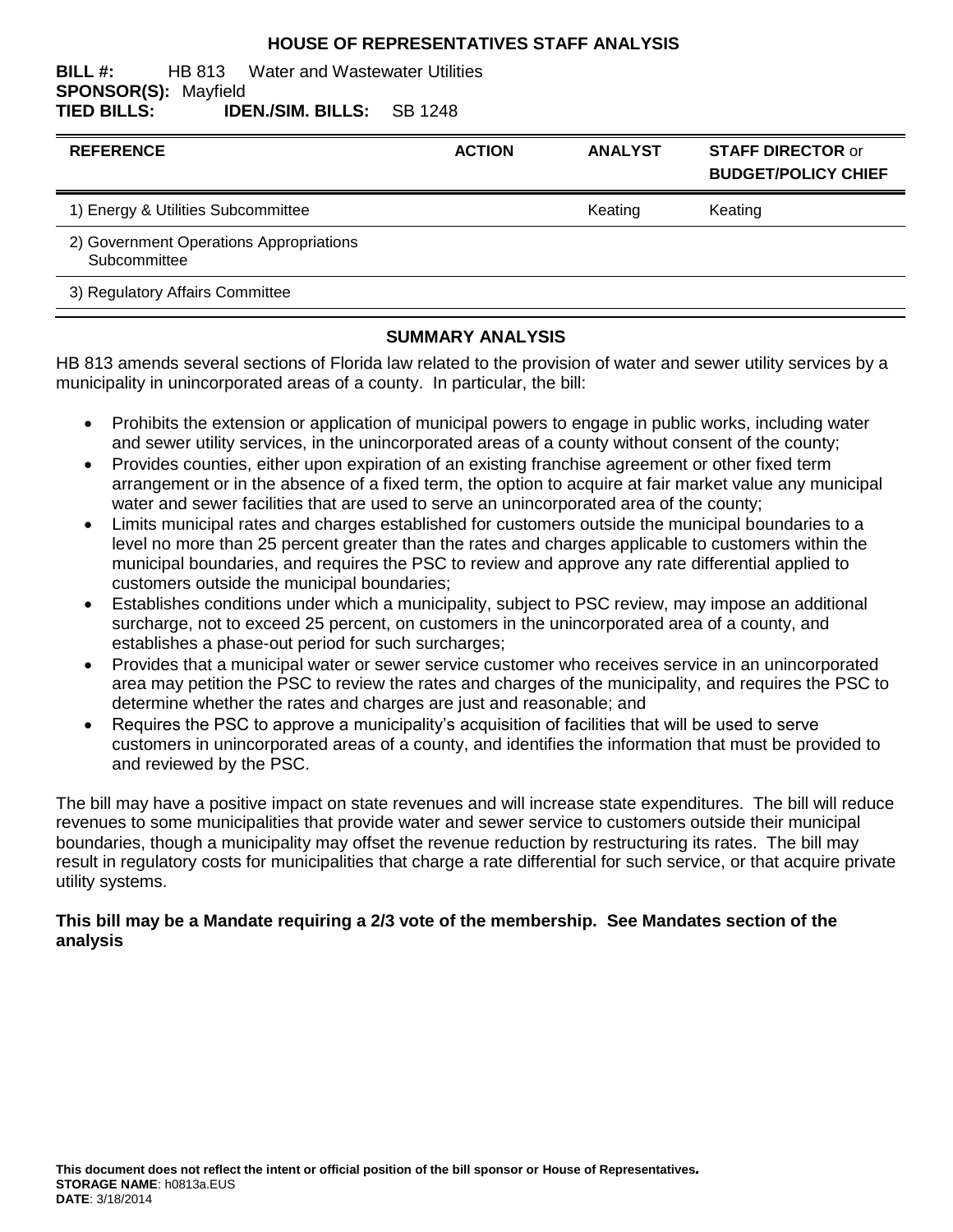### **FULL ANALYSIS**

### **I. SUBSTANTIVE ANALYSIS**

### A. EFFECT OF PROPOSED CHANGES:

### **Present Situation**

Section 1 of Article VIII of the State Constitution establishes the powers of non-charter counties and charter counties. Non-charter counties have the power of self-government as provided by general law or special law. Charter counties have broader powers; these counties have all powers of local selfgovernment not inconsistent with general law or special law and may enact ordinances not inconsistent with general law.

Among other things, general law provides all counties the power to provide and regulate water and sewer utility services.<sup>1</sup> However, a county may not construct, own, or operate any water or sewer facilities on property within the corporate limits of a municipality without the consent of the municipality's governing body.<sup>2</sup> In addition, a county may not furnish any such facilities to property already being furnished similar facilities by a municipality without the consent of the municipality's governing body.<sup>3</sup>

Pursuant to s. 2(b), Art. VIII of the State Constitution, municipalities have the governmental, corporate, and proprietary powers to enable them to conduct municipal government, perform municipal functions, and render municipal services, and may exercise any power for municipal purposes, except when expressly prohibited by law.<sup>4</sup> The legislative body of each municipality has the power to enact legislation on any subject upon which the state Legislature may act with certain exceptions.<sup>5</sup>

Municipalities are authorized by general law to provide water and sewer utility services.<sup>6</sup> With respect to public works projects, including water and sewer utility services,<sup>7</sup> municipalities may extend and execute their corporate powers outside of their corporate limits as "desirable or necessary for the promotion of the public health, safety and welfare.<sup>"8</sup> A municipality may not extend or apply these corporate powers within the corporate limits of another municipality.<sup>9</sup> However, it may permit any other municipality and the owners of lands outside its corporate limits or within the limits of another municipality to connect with its water and sewer utility facilities and use its services upon agreed terms and conditions.<sup>10</sup> A recent informal survey of municipalities in Florida indicates that 254 municipalities

**STORAGE NAME**: h0813a.EUS **PAGE: 2 DATE**: 3/18/2014 <sup>8</sup> Section 180.02(2), F.S. 9 *Id.*  $10$  Section 180.19, F.S.

 $\overline{a}$ 

<sup>&</sup>lt;sup>1</sup> Pursuant to s. 125.01(1)(k), F.S, a county may "provide and regulate waste and sewage collection and disposal, water and alternative water supplies, including, but not limited to, reclaimed water and water from aquifer storage and recovery and desalination systems, and conservation programs." Further, s. 153.03(1), F.S., authorizes counties to "purchase and/or construct and to improve, extend, enlarge, and reconstruct a water supply system or systems or sewage disposal system or systems within such county and any adjoining county or counties . . .."

<sup>&</sup>lt;sup>2</sup> Section 153.03(1), F.S. An exception exists where such facilities were owned by the county on such property prior to the time such property was included within the corporate limits of such municipality. 3 *Id.*

 $4$  Section 166.021(2), F.S., provides that any activity or power which may be exercised by the state or its political subdivisions is considered a municipal purpose.

<sup>&</sup>lt;sup>5</sup> Pursuant to s. 166.021(3), F.S., a municipality may not enact legislation on the following: the subjects of annexation, merger, and exercise of extraterritorial power, which require general law or special law; any subject expressly prohibited by the constitution; any subject expressly preempted to state or county government by the constitution or by general law; and any subject preempted to a county pursuant to a county charter adopted under the authority of the State constitution.

<sup>&</sup>lt;sup>6</sup> Pursuant to s. 180.06, F.S., a municipality may "provide water and alternative water supplies;" "provide for the collection and disposal of sewage, including wastewater reuse, and other liquid wastes;" and "construct reservoirs, sewerage systems, trunk sewers, intercepting sewers, pumping stations, wells, siphons, intakes, pipelines, distribution systems, purification works, collection systems, treatment and disposal works" to accomplish these purposes.

<sup>&</sup>lt;sup>7</sup> Other public works projects authorized under s. 180.06, F.S., include alternative water supplies, maintenance of water flow and bodies of water for sanitary purposes, garbage collection and disposal, airports, hospitals, jails, golf courses, gas plants and distribution systems, and related facilities.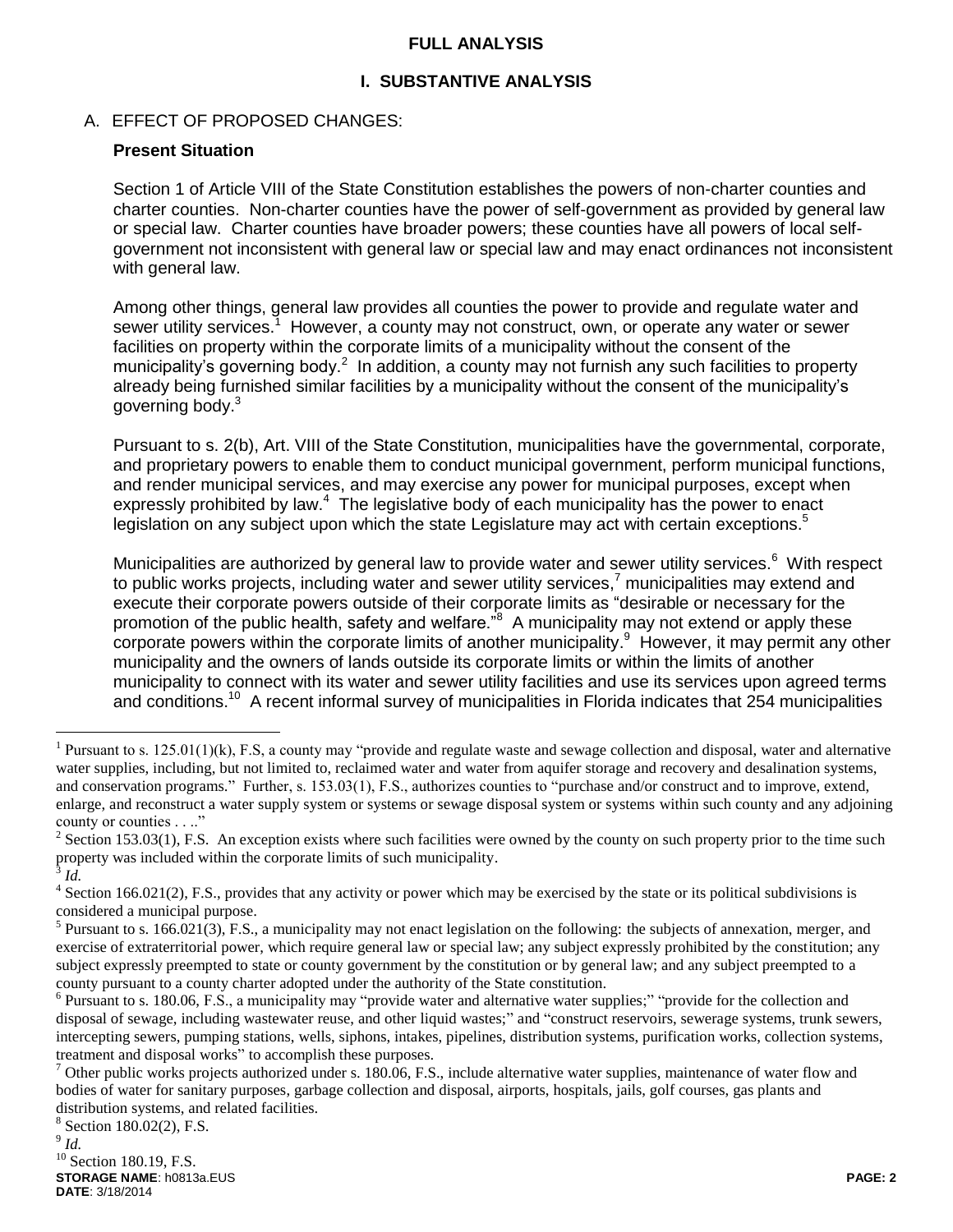provide water services and 222 municipalities provide wastewater service. Of these municipalities, 137 provide water and/or wastewater service to customers outside of their municipal boundaries, which may include customers in unincorporated areas of counties or in other municipalities.

The governing body of a municipality may create a separate board or may designate certain officers of the municipality to supervise and control the operation of its water and sewer utilities. The board or designated officers may make all necessary rules or regulations governing the use, control and operation of the utilities, subject to the approval of the city's governing body. Further, the city's governing body may establish just and equitable rates or charges to be paid for its utility services.<sup>11</sup>

A municipality that operates a water or sewer utility outside of its municipal boundaries may impose higher rates, fees, and charges on consumers receiving service outside of its corporate boundaries as compared to the rates, fees, and charges imposed on consumers within its boundaries. The municipality can accomplish this in two ways:

- First, for consumers outside of its boundaries, it may add a surcharge of up to 25 percent of the rates, fees, and charges imposed on consumers within its boundaries. This mechanism does not require a public hearing.<sup>12</sup>
- Second, it may set separate rates, fees, and charges for consumers outside its boundaries based on the same factors used to set rates for consumers within its boundaries. It may add a surcharge of up to 25 percent of these charges, provided that the total of all such rates, fees, and charges for service to consumers outside its boundaries may not exceed the total charges to consumers within its boundaries by more than 50 percent for corresponding service. Rates set in this manner require a public hearing at which all users served or to be served by the water or sewer utilities and all other interested persons will have an opportunity to be heard concerning the proposed rates.<sup>13</sup>

In either case, there is no requirement that the municipality establish a cost basis for any surcharge. There is no central repository for information concerning municipal water or sewer service rates that identifies municipalities that impose higher rates on consumers outside of the municipal boundaries, the specific mechanism used by such municipalities to establish such rates, or the level of any additional charge or surcharge imposed.

For privately-owned utilities operating within a single county, the county has the option to regulate rates and service or allow the Public Service Commission to regulate those utilities.<sup>14</sup> The PSC currently has jurisdiction over privately-owned water and wastewater utilities in 37 of the 67 counties in Florida.<sup>15</sup> All water and sewer utility systems owned or operated by governmental authorities, including municipalities and counties, are exempt from regulation by the PSC.<sup>16</sup> Further, the sale of an investorowned water or sewer utility system to a governmental authority must be approved by the PSC as a matter of right.<sup>17</sup> However, Florida law requires a public hearing and a public interest finding by the purchasing county<sup>18</sup> or municipality<sup>19</sup> prior to the purchase of a water or sewer utility system. In

 $\overline{a}$ 

 $11$  Section 180.13, F.S.

 $12$  Section 180.191(1)(a), F.S.

 $13$  Section 180.191(1)(b), F.S.

 $14$  Section 367.171, F.S. If a county chooses to allow regulation by the PSC, it may rescind this choice only after 10 continuous years of PSC regulation.

<sup>&</sup>lt;sup>15</sup> Counties that currently elect FPSC regulation are Alachua, Bradford, Brevard, Broward, Charlotte, Clay, Duval, Escambia, Franklin, Gadsden, Gulf, Hardee, Highlands, Jackson, Lake, Lee, Levy, Manatee, Marion, Martin, Monroe, Nassau, Okaloosa, Okeechobee, Orange, Osceola, Palm Beach, Pasco, Pinellas, Polk, Putnam, Seminole, St. Johns, St. Lucie, Sumter, Volusia, and Washington. See<http://www.psc.state.fl.us/utilities/waterwastewater/index.aspx> (last viewed on March 14, 2014) for a map and a list of jurisdictional and non-jurisdictional counties.

<sup>&</sup>lt;sup>16</sup> Section 367.022(2), F.S.

<sup>&</sup>lt;sup>17</sup> Section 367.071(4), F.S. Before taking official action on such an acquisition, the governmental authority must obtain from the utility or the PSC specified accounting records for the facilities, including the most recent available income and expense statement, balance sheet, and statement of rate base for regulatory purposes and contributions-in-aid-of-construction.

<sup>&</sup>lt;sup>18</sup> Section 125.3401, F.S.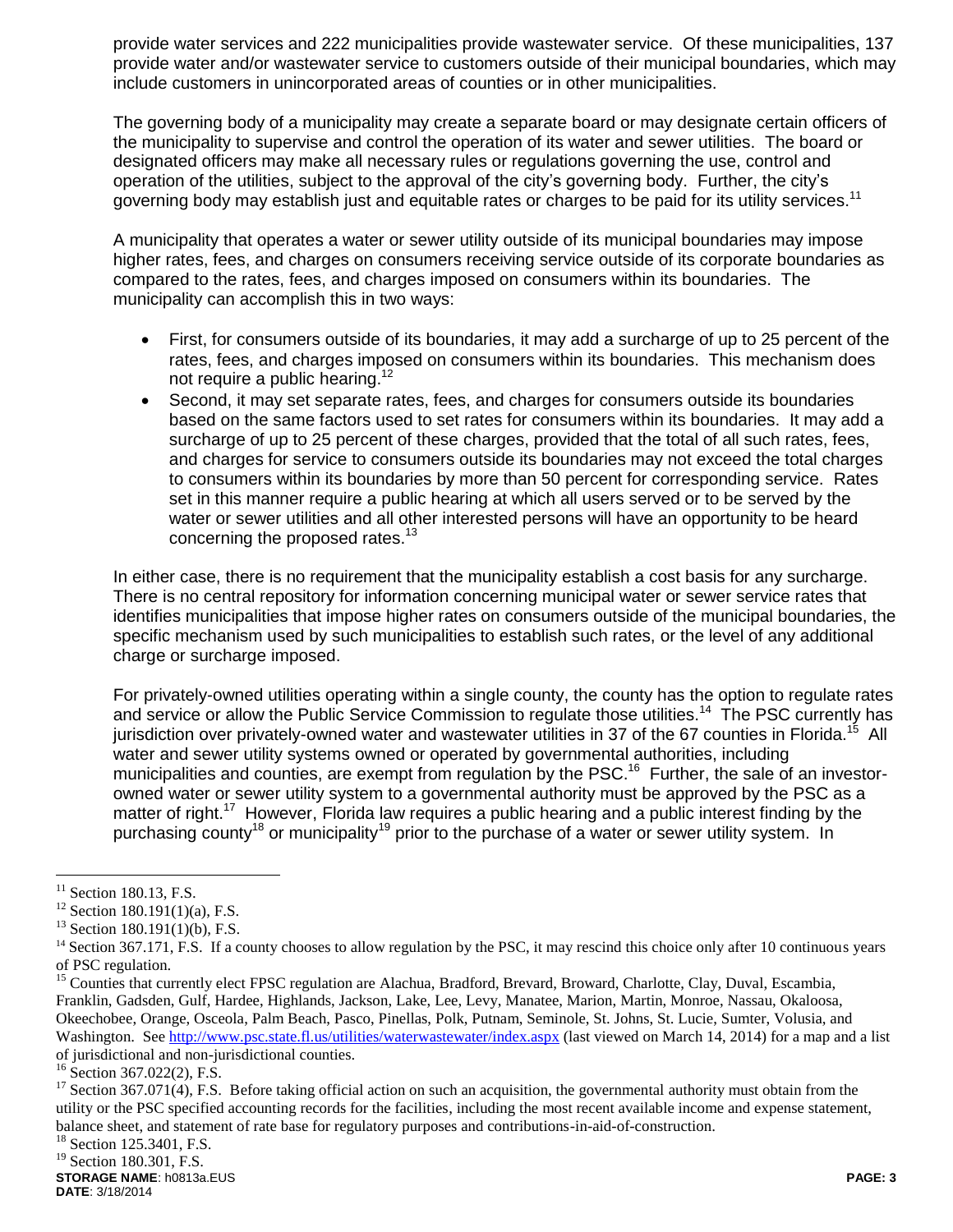particular, a county or city must consider the following in determining whether the acquisition of the water or sewer utility system is in the public interest:

- The most recent available income and expense statement for the utility;
- The most recent available balance sheet for the utility, listing assets and liabilities and clearly showing the amount of contributions-in-aid-of-construction and the accumulated depreciation thereon;
- A statement of the existing rate base of the utility for regulatory purposes;
- The physical condition of the utility facilities being purchased;
- The reasonableness of the purchase price and terms;
- The impacts of the purchase on utility customers, both positive and negative;
- Any additional investment required and the ability and willingness of the purchaser to make that investment;
- The alternatives to the purchase and the potential impact on utility customers if the purchase is not made; and
- The ability of the purchaser to provide and maintain high-quality and cost-effective utility service.<sup>20</sup>

The county or municipality must prepare a statement showing that the purchase is in the public interest, including a summary of its experience in water or sewer utility operation and a showing of financial ability to provide the service. $21$ 

### **Effect of Proposed Changes**

HB 813 amends several sections of Florida law related to the provision of water and sewer utility services by a municipality in unincorporated areas of a county and the rates charged by a municipal water and sewer utility to customers outside its municipal boundaries.

### Provision of Municipal Water and Wastewater Service in Unincorporated Areas

The bill prohibits a municipality from extending or applying its corporate powers to engage in public works projects within the unincorporated areas of a county unless the county provides its express consent through a majority of its commissioners at a duly noticed meeting. This provision requires county approval of new municipal public works to be located in the unincorporated areas of a county, and it appears to require county approval of existing public works in such areas.

The bill provides conditions under which counties may acquire, at fair market value, municipal water and sewer facilities that are used to serve an unincorporated area of the county. The county would then provide service to the unincorporated area. First, if a municipality is providing service to the area under a franchise agreement with the county or pursuant to a resolution or ordinance, the county may acquire the facilities used to serve the area upon the expiration of the franchise agreement, resolution, or ordinance. Second, if the municipality is providing service to the area under a franchise agreement, resolution, or ordinance with no expiration date, the county may acquire the facilities and provide service to the area if a majority of the customers in the area agree to be served by the county. The bill requires that the customers' vote be taken by referendum or by written response to a mail survey. It is not clear whether a referendum can be conducted solely for this limited class of customers.

The bill requires PSC approval before a municipality acquires, in whole or in part, the facilities of a utility that serves customers in the unincorporated areas of a county. As part of its review, the PSC must review the utility's most recent available income and expense statement, balance sheet, contributions-in-aid-of-construction, rates, classification, and charges for service of every kind provided by the utility. The municipality must provide the PSC its proposed rate structure, including proposed rates, fees, and charges for ratepayers within the municipal boundaries and for ratepayers in

 $\overline{a}$ <sup>20</sup> Sections 125.3401, F.S, and 180.301, F.S. <sup>21</sup> *Id.*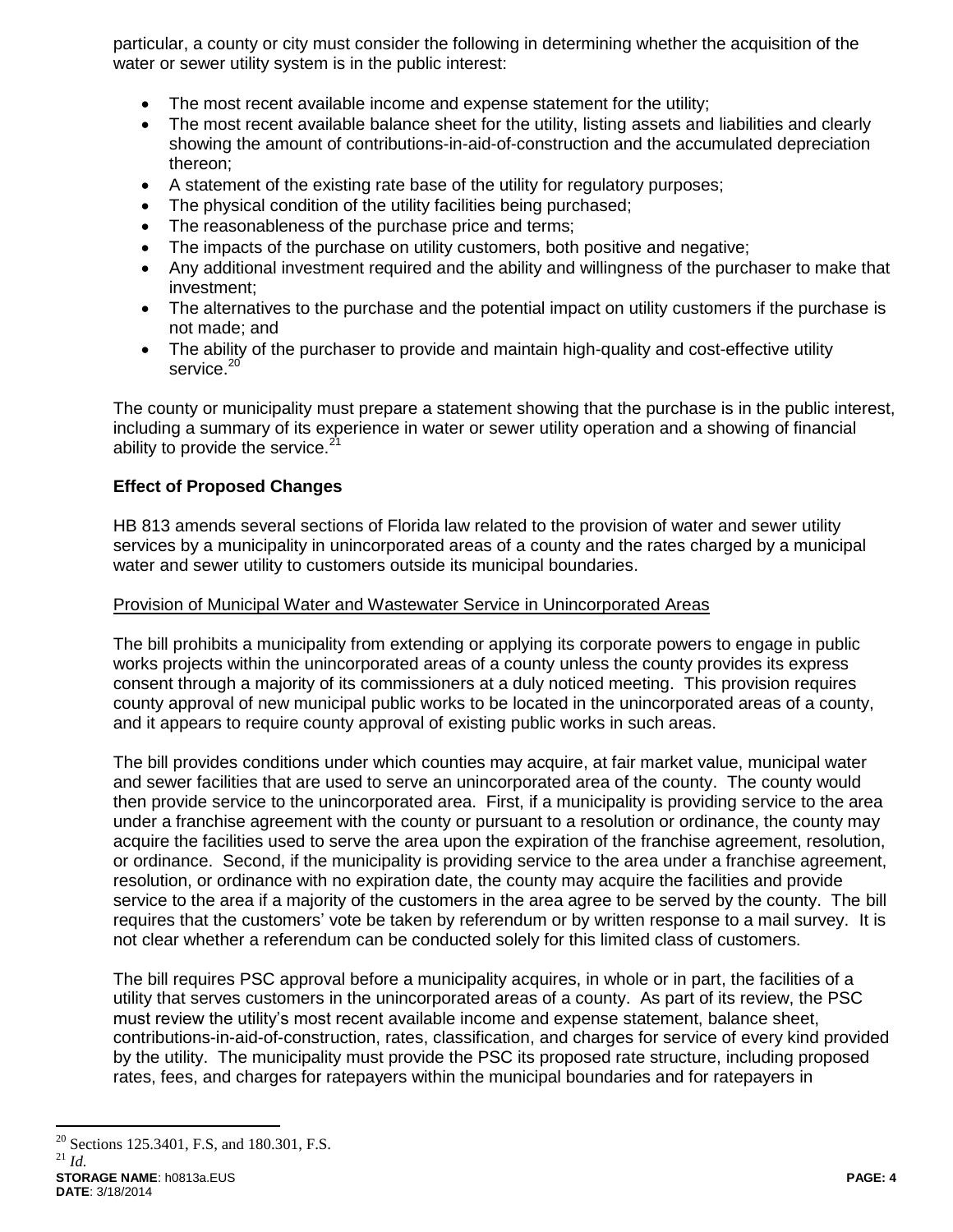unincorporated areas of the county to be served by the municipality. The bill does not provide criteria for the PSC to use to evaluate the proposed transaction.

### Municipal Rates for Customers Outside the Municipal Boundaries

The bill establishes new limits for the rates and charges that municipalities may impose upon its water and sewer service customers located outside the municipal boundaries.

First, the bill tightens the limit on the total rates charged to customers outside the municipality to no more than 25 percent (rather than the current 50 percent) more than the rates charged to customers within the municipality. The bill requires that any differential between rates charged to these two customer classes be reviewed by the PSC to determine if the rates are just and equitable. This provision may be interpreted to grant the PSC full ratemaking authority over these utilities.

Second, the bill establishes limits on a municipality's authority to impose any additional surcharge (up to 25 percent) on customers in unincorporated areas of a county, effectively establishing a phase-out period for such surcharges unless approved by the PSC as follows:

- Effective July 1, 2014, a municipality may not impose *any new or increased surcharge* on such customers unless the PSC finds that the surcharge is necessary for repayment of that portion of bonds issued by the municipality to finance the facilities used to serve the unincorporated area;
- Effective July 1, 2018, a municipality may not impose *any surcharge above 15 percent that was imposed before July 1, 2014,* unless the PSC finds that the surcharge is necessary for repayment of that portion of bonds issued by the municipality to finance the facilities used to serve the unincorporated area; and
- Effective July 1, 2024, a municipality may not impose *any surcharge* unless the PSC finds that the surcharge is necessary for repayment of that portion of bonds issued by the municipality to finance the facilities used to serve the unincorporated area.

In each case, the PSC must determine the appropriate rate and duration of the surcharge (subject to the 25 percent cap) necessary to accomplish bond repayment.

In addition, the bill provides that a municipal water or sewer service customer who receives service in an unincorporated area may petition the PSC to review the rates and charges of the municipality. The PSC must accept the petition and determine whether the rates and charges are just and equitable. This provision may be interpreted to grant the PSC full ratemaking authority over these utilities when a rate review is sought by a customer.

A recent informal survey of municipalities in Florida indicates that 137 municipalities provide water and/or wastewater service to customers outside of their municipal boundaries. These customers may be located in unincorporated areas of counties or in other municipalities. The bill would require the PSC to oversee, to the extent noted above, the rates and charges of these 137 municipal water and wastewater utilities.

### B. SECTION DIRECTORY:

**Section 1.** Provides a short title for the act.

**Section 2.** Amends s. 153.03, F.S., related to the power of counties to provide water and sewer services.

**Section 3.** Amends s. 180.02, F.S., related to the power of municipalities to provide public works.

**Section 4.** Amends s, 180.181, F.S., related to limitations on municipal rates charged to consumers outside city limits.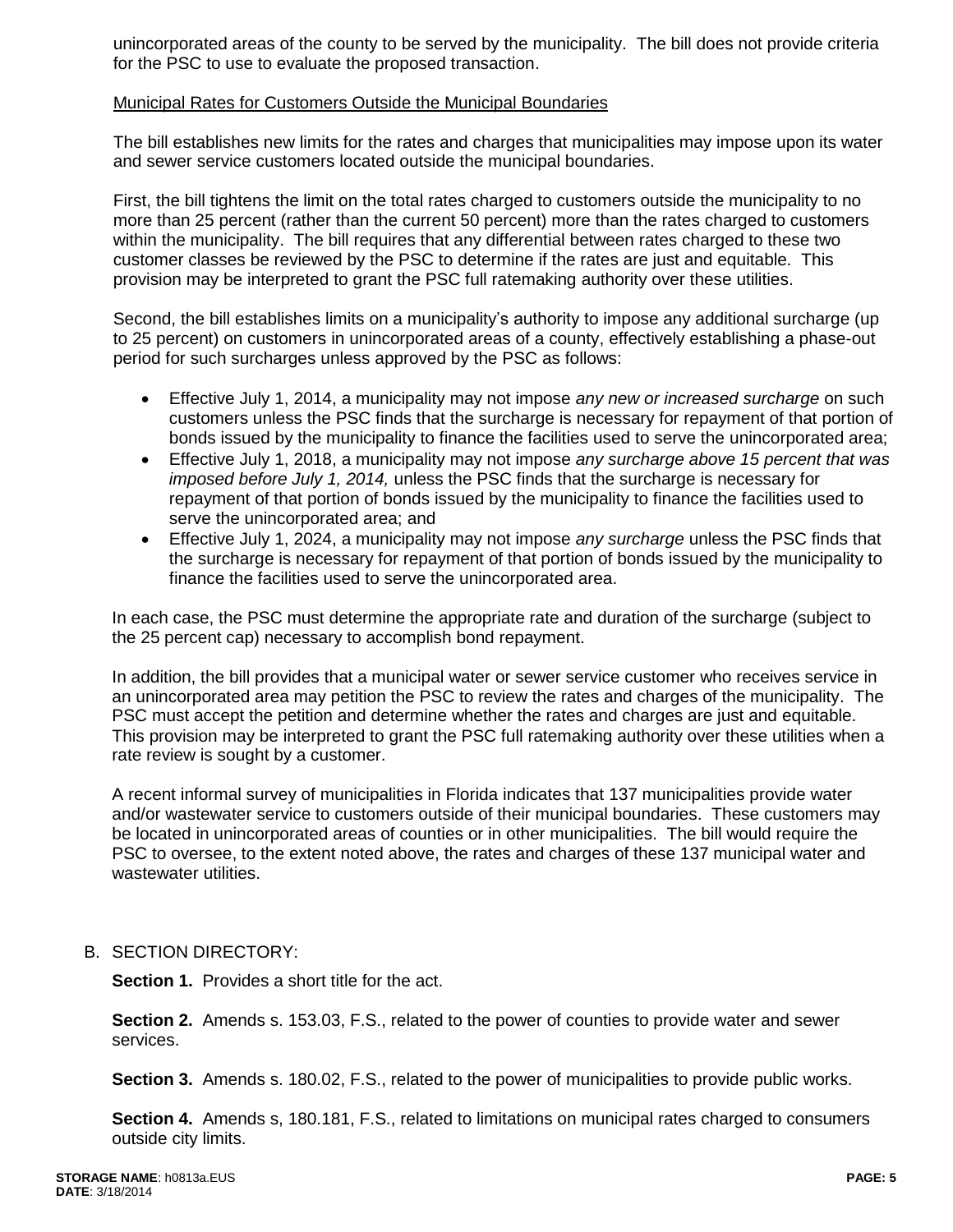**Section 5.** Amends s. 367.022, F.S., related to exemptions to regulation by the Public Service Commission.

**Section 6.** Amends s. 367.071, F.S., related to the sale, assignment, or transfer of certificates of authorization, facilities, or control.

**Section 7.** Provides an effective date of July 1, 2014.

### **II. FISCAL ANALYSIS & ECONOMIC IMPACT STATEMENT**

### A. FISCAL IMPACT ON STATE GOVERNMENT:

1. Revenues:

Indeterminate. Municipalities subjected to Public Service Commission (PSC) oversight under the bill may be required to pay regulatory assessment fees to the PSC. To the extent that payment of such fees is required, these fees likely will be credited to the Florida Public Service Regulatory Trust Fund which is used by the PSC in the performance of its functions and duties.

2. Expenditures:

The PSC will incur additional costs to implement the provisions of the bill that require it to review and approve municipal acquisitions of utility facilities in unincorporated areas, to review rate differentials between customers within and outside the municipal boundaries, to review and approve surcharges imposed on customers in unincorporated areas, and to review rates at the request of a customer in an unincorporated area.

- B. FISCAL IMPACT ON LOCAL GOVERNMENTS:
	- 1. Revenues:

Individual municipalities that provide water and wastewater service outside of their municipal boundaries may experience a reduction in revenues as a result of changes to rates or surcharges required by the PSC under the bill. A municipality that currently charges rates to customers outside its municipal boundaries that are more than 25 percent greater than the rates charged to customers within its municipal boundaries will experience a reduction in revenues. A municipality may offset these revenue impacts by restructuring its rates.

2. Expenditures:

A municipality that provides water and wastewater service outside of its municipal boundaries and charges any rate differential for such service will incur regulatory costs associated with required rate and surcharge filings made to the PSC. A municipality may avoid these costs by restructuring its rates. A municipality that acquires the facilities of a utility that serves customers in the unincorporated areas of a county will incur regulatory costs associated with PSC review of the acquisition. Municipalities and counties may incur costs associated with the bill's requirement that a county consent to the application or extension of municipal powers to provide public works in unincorporated areas of a county, which appears to include existing public works.

C. DIRECT ECONOMIC IMPACT ON PRIVATE SECTOR:

None.

D. FISCAL COMMENTS:

The PSC indicated that it is unable to provide a reliable estimate of its costs to implement the bill without a precise accounting of how many water and sewer systems it may be required to oversee. According to the PSC, it currently regulates approximately 150 investor-owned water and wastewater